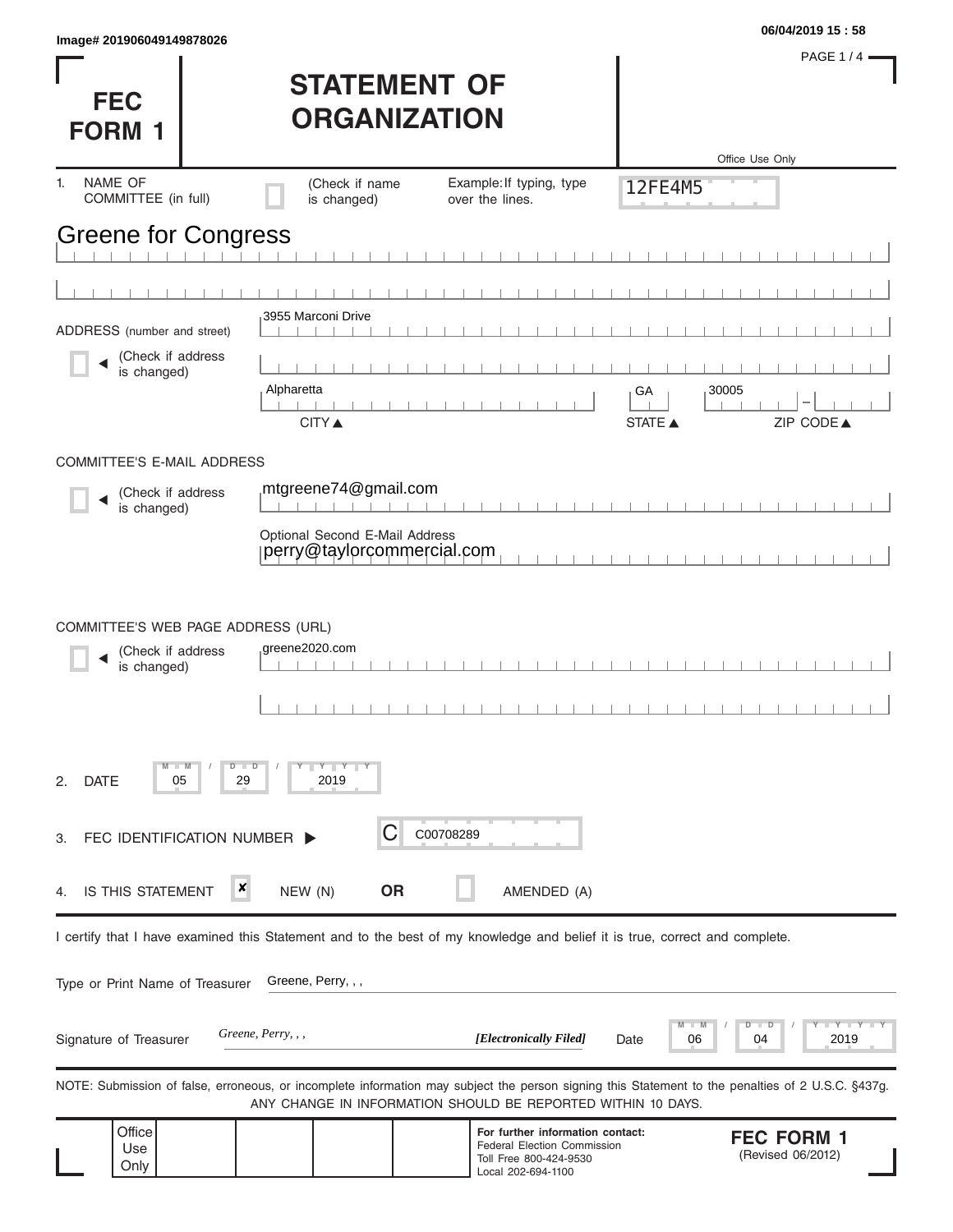|         |                                | FEC Form 1 (Revised 02/2009)                                                                                                                                                                                                | Page 2                                   |
|---------|--------------------------------|-----------------------------------------------------------------------------------------------------------------------------------------------------------------------------------------------------------------------------|------------------------------------------|
| 5.      |                                | TYPE OF COMMITTEE                                                                                                                                                                                                           |                                          |
|         |                                | <b>Candidate Committee:</b>                                                                                                                                                                                                 |                                          |
| (a)     | $\pmb{\times}$                 | This committee is a principal campaign committee. (Complete the candidate information below.)                                                                                                                               |                                          |
| (b)     |                                | This committee is an authorized committee, and is NOT a principal campaign committee. (Complete the candidate<br>information below.)                                                                                        |                                          |
| Name of | Candidate                      | Greene, Marjorie, Taylor, Mrs.,                                                                                                                                                                                             |                                          |
|         | Candidate<br>Party Affiliation | Office<br><b>REP</b><br>×<br>Sought:<br>President<br>House<br>Senate                                                                                                                                                        | GA<br>State<br>06<br><b>District</b>     |
| (c)     |                                | This committee supports/opposes only one candidate, and is NOT an authorized committee.                                                                                                                                     |                                          |
| Name of | Candidate                      |                                                                                                                                                                                                                             |                                          |
|         |                                | <b>Party Committee:</b>                                                                                                                                                                                                     |                                          |
| (d)     |                                | (National, State<br>This committee is a<br>or subordinate) committee of the                                                                                                                                                 | (Democratic,<br>Republican, etc.) Party. |
|         |                                | <b>Political Action Committee (PAC):</b>                                                                                                                                                                                    |                                          |
| (e)     |                                | This committee is a separate segregated fund. (Identify connected organization on line 6.) Its connected organization is a:                                                                                                 |                                          |
|         |                                | Corporation<br>Corporation w/o Capital Stock                                                                                                                                                                                | Labor Organization                       |
|         |                                | Membership Organization<br><b>Trade Association</b>                                                                                                                                                                         | Cooperative                              |
|         |                                | In addition, this committee is a Lobbyist/Registrant PAC.                                                                                                                                                                   |                                          |
| (f)     |                                | This committee supports/opposes more than one Federal candidate, and is NOT a separate segregated fund or party<br>committee. (i.e., nonconnected committee)                                                                |                                          |
|         |                                | In addition, this committee is a Lobbyist/Registrant PAC.                                                                                                                                                                   |                                          |
|         |                                | In addition, this committee is a Leadership PAC. (Identify sponsor on line 6.)                                                                                                                                              |                                          |
|         |                                | <b>Joint Fundraising Representative:</b>                                                                                                                                                                                    |                                          |
| (g)     |                                | This committee collects contributions, pays fundraising expenses and disburses net proceeds for two or more political<br>committees/organizations, at least one of which is an authorized committee of a federal candidate. |                                          |
| (h)     |                                | This committee collects contributions, pays fundraising expenses and disburses net proceeds for two or more political<br>committees/organizations, none of which is an authorized committee of a federal candidate.         |                                          |
|         |                                | Committees Participating in Joint Fundraiser                                                                                                                                                                                |                                          |
|         | 1.                             | FEC ID number<br>C                                                                                                                                                                                                          |                                          |
|         | 2.                             | FEC ID number $\bigcap$                                                                                                                                                                                                     |                                          |
|         | 3.                             | FEC ID number<br>C                                                                                                                                                                                                          |                                          |
|         | 4.                             | FEC ID number $\bigcap$                                                                                                                                                                                                     |                                          |

I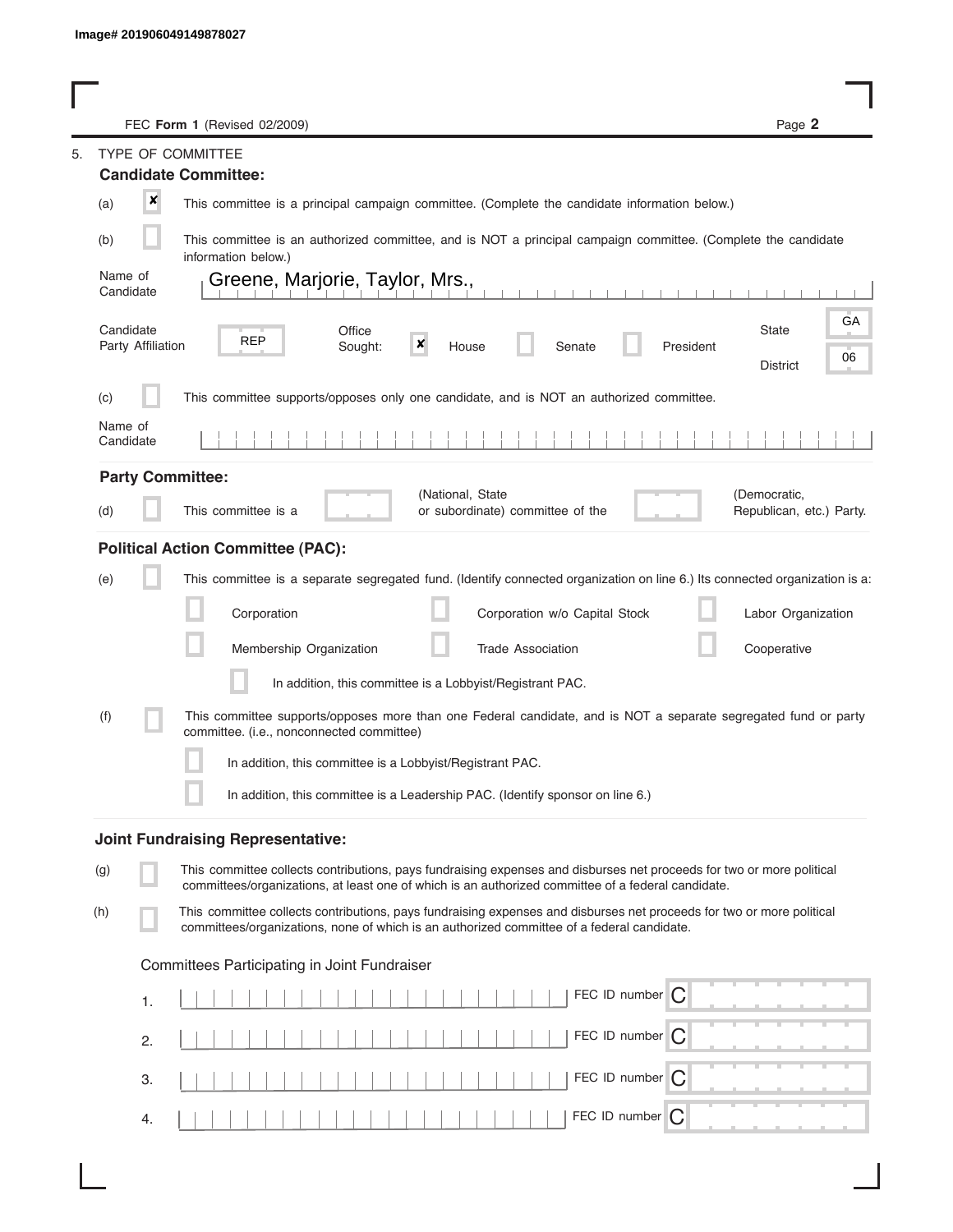FEC Form 1 (Revised 02/2009) Page 3

Write or Type Committee Name

## Image# 201906049149878028<br>
FEC Form 1 (Revised 02/2009)<br>
Write or Type Committee Name<br> **Greene for Congress**

6. Name of Any Connected Organization, Affiliated Committee, Joint Fundraising Representative, or Leadership PAC Sponsor

| <b>NONE</b>                                                                                                                |             |              |          |  |
|----------------------------------------------------------------------------------------------------------------------------|-------------|--------------|----------|--|
|                                                                                                                            |             |              |          |  |
| Mailing Address                                                                                                            |             |              |          |  |
|                                                                                                                            |             |              |          |  |
|                                                                                                                            |             |              | $1 - 1$  |  |
|                                                                                                                            | <b>CITY</b> | <b>STATE</b> | ZIP CODE |  |
| Affiliated Committee Joint Fundraising Representative<br>Connected Organization<br>Leadership PAC Sponsor<br>Relationship: |             |              |          |  |

Custodian of Records: Identify by name, address (phone number -- optional) and position of the person in possession of committee books and records. 7.

| Greene, Perry, , , |                                                                                                |
|--------------------|------------------------------------------------------------------------------------------------|
| Full Name          |                                                                                                |
| Mailing Address    | 16083 Old Henderson Rd.                                                                        |
|                    |                                                                                                |
|                    | 30004<br>GA<br>Milton<br>$\overline{\phantom{a}}$                                              |
| Title or Position  | <b>CITY</b><br><b>STATE</b><br>ZIP CODE                                                        |
| Treasurer          | 770<br>401<br>4753<br>Telephone number<br>$\overline{\phantom{a}}$<br>$\overline{\phantom{a}}$ |

8. Treasurer: List the name and address (phone number -- optional) of the treasurer of the committee; and the name and address of any designated agent (e.g., assistant treasurer).

| Full Name<br>of Treasurer      | Greene, Perry, , ,                                                                             |
|--------------------------------|------------------------------------------------------------------------------------------------|
| Mailing Address                | 16083 Old Henderson Rd.                                                                        |
|                                |                                                                                                |
|                                | <b>Milton</b><br> 30004<br>GA<br>$\overline{\phantom{a}}$                                      |
|                                | ZIP CODE<br><b>CITY</b><br><b>STATE</b>                                                        |
| Title or Position<br>Treasurer | 770<br>401<br>4753<br>Telephone number<br>$\overline{\phantom{a}}$<br>$\overline{\phantom{a}}$ |